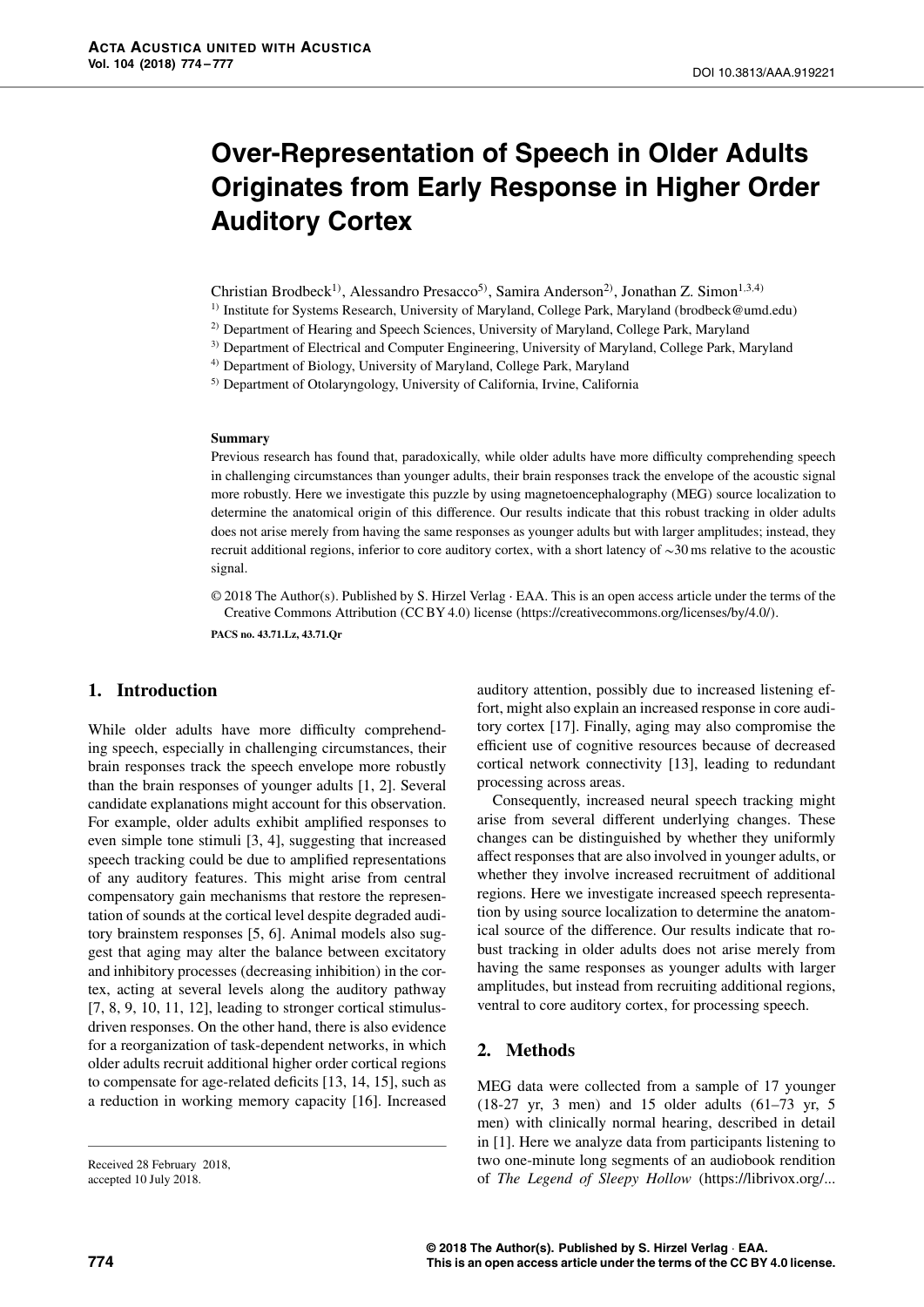the-legend-of-sleepy-hollow-by-washington-irving). Each segment was repeated 3 times for a total of 6 minutes of data per subject.

For details on the basic MEG data analysis see [18]. Raw data were filtered between 1–8 Hz [2], downsampled to 200 Hz and projected to virtual current dipoles on the cortical surface using distributed minimum norm estimates [19]. These localized brain responses were individually modeled as driven by the analytic envelope of the acoustic stimulus, using a linear filter model [20]. Boosting was used to estimate the optimal filter known as the Temporal Response Function (TRF) [21, 22]. A TRF describes the effect of elementary features of the speech envelope on the brain response signal at different latencies. Response functions were generated from a basis of 50 ms Hamming windows, distributed at 5 ms intervals in the kernel window of 0–500 ms. Thus, each TRF was the sum of up to 100 scaled and shifted Hamming windows with scaling values determined by boosting. Model fits were evaluated based on the Fisher *z*-transformed Pearson correlation between predicted and actual source localized responses. To determine the predictive power of the model with bias correction, we subtracted from the correct model fit the model fit obtained from using a misaligned version of the same stimulus (obtained by switching the first and second half of the acoustic stimulus). Also, since the goal of this study was to analyze brain responses associated with time-locked auditory processing, the analysis was restricted to the temporal lobes of both hemispheres. To localize the source of the higher predictability of older adults' brain responses, *z*-difference maps were smoothed with a Gaussian kernel  $(STD = 5$  mm) and compared between the two groups by performing independent-samples *t*-tests at all virtual current dipoles, while controlling for multiple comparisons using threshold-free cluster enhancement (TFCE) [23]. To statistically assess hemispheric differences, results from the right hemisphere were mapped to the left hemisphere as described in [18], and left-right difference maps were then compared between groups.

The area of significant group differences was then used as the region of interest (ROI) in which to analyze estimated response functions, and, specifically, to determine the latency of the responses contributing to the effect. For subsequent analyses, absolute values of the response functions were used to avoid any influence of arbitrary differences in current direction due to cortical surface orientation. The mean absolute value over source dipoles within the ROI was extracted for each time point of the response function. The result was an estimate of the magnitude of the response's contribution to predictions at each time point. This time course exhibited characteristic peaks that were used to determine the latency at which older adults' responses in the ROI were stronger than younger adults' responses. A one-tailed independent *t*-test was performed at each time point, again corrected using TFCE.

Finally, to confirm that the difference in responses in the peak thus identified was indeed specific to the anatomical region identified for enhanced speech representation,



Figure 1. (Colour online) Model fit, expressed as Fisher *z*transformed Pearson correlation between predicted and measured (source transformed) responses. A) Significantly better predicted brain responses in older adults than younger adults, in a region below left core auditory cortex ( $p = .05$  corrected within indicated bilateral temporal lobe). Outlines indicate Heschl's gyrus (core auditory cortex, green) and superior temporal gyrus (blue). B) Average model prediction quality for each group separately.

the average absolute response during the peak was extracted for each dipole. The spatial distribution of this peak response was then compared between groups, again corrected with TFCE.

## **3. Results**

Brain responses of older adults were predicted significantly better than responses of younger adults in a region of the left temporal lobe clearly outside core auditory cortex (Figure 1A,  $p = .001$ ). Though this effect was not significant in the right hemisphere, there was no significant difference between hemispheres (*p* = *.*169). Group averaged model predictions suggest that for both groups, predictions were best near core auditory cortex (Figure 1B). In older adults, however, the area in which the model made good predictions extended further. The fact that the spatial peak of the difference is located inferior to the peak of the group average indicates that this is a true difference in neural source locations, rather than an artifact due to an amplitude difference combined with spatial dispersion of MEG source estimates, which would instead manifest as a difference peak close to the average peak.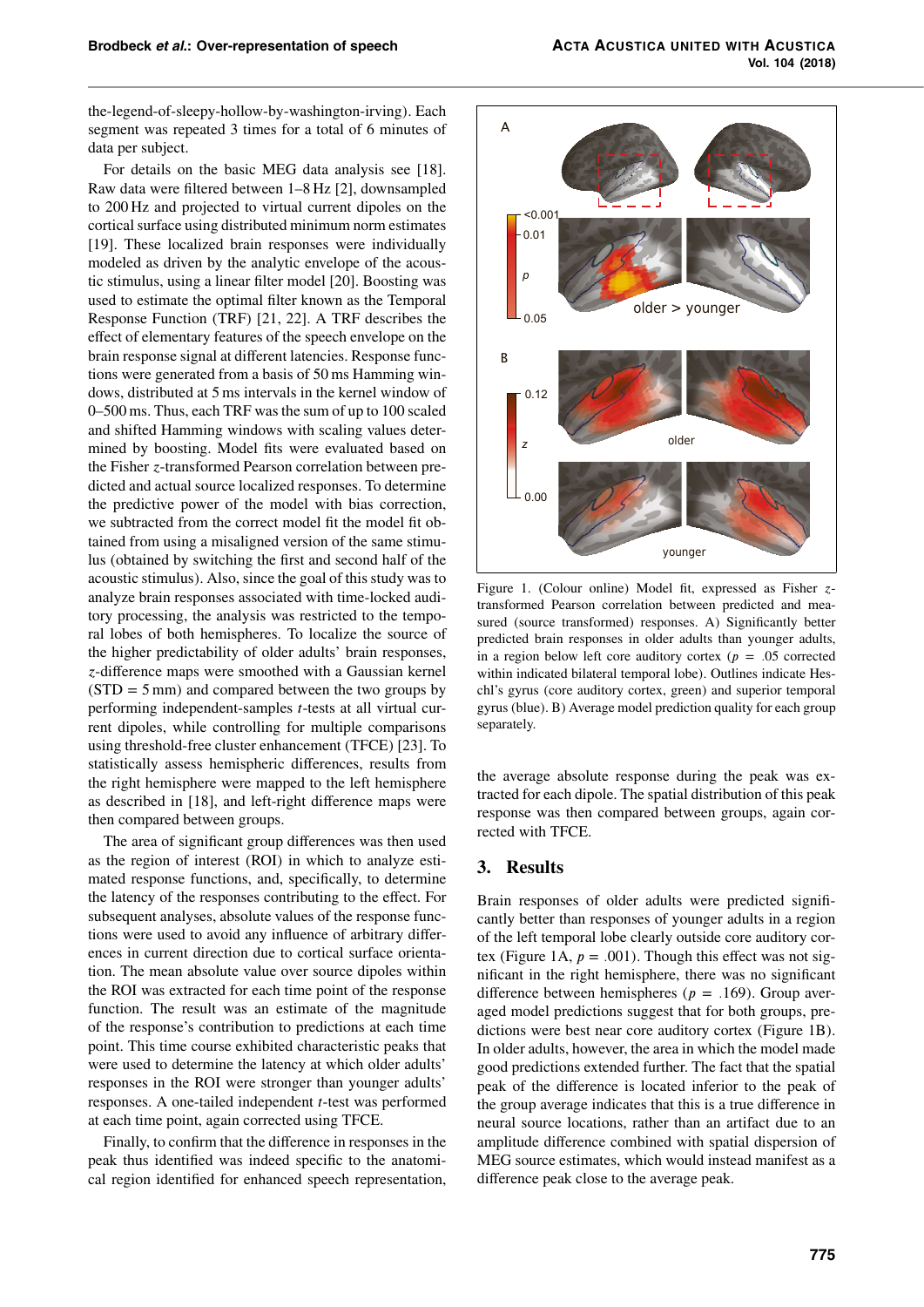The temporal dynamics of responses within this area were characterized using the average absolute TRF, which describes the extent to which elementary acoustic features affect brain responses at different delays. The TRF exhibited characteristic peaks around 30 and 100 ms [18, 24], with an additional peak around 180 ms for older adults (Figure 2A). A significant difference between older and younger adults emerged in the earliest response peak  $(25 \text{ ms}, p = .024, \text{ one-tailed})$ . No other peak was significantly different, even when excluding the data encompassing the first peak up to 70 ms to implement a step-down procedure [25] (*p* = *.*229). The spatial distribution of the amplitude difference in the first peak, shown in Figure 2B, closely resembled the spatial extent of the model fit difference (Figure 1A). This confirms that the difference in response magnitude in the first peak was indeed specific to the region with improved model fit. Thus, increased speech tracking in older adults is at least partly due to an amplified early response in higher order auditory cortex.

### **4. Discussion**

Compared to younger adults, older adults' brain responses exhibit increased tracking of the acoustic envelope of speech in the 1-8 Hz range. Amplified envelope tracking may be due to increased neural activity, and not necessarily to enhanced encoding of acoustic features. Source localized MEG responses suggest that this effect is particularly pronounced in the left temporal lobe, lateral and inferior to core auditory cortex. This suggests that older adults, rather than exhibiting the same responses as younger adults with uniformly higher response amplitudes, disproportionately recruit higher order auditory cortex during speech perception.

Analysis of the response functions suggests that the largest contribution to this effect occurred in the earliest response peak with only about 30 ms latency. This peak is associated with processing of purely acoustic properties, as opposed to a later peak around 100 ms which is more sensitive to attended than unattended acoustic features [24]. This suggests that in older adults, the initial stage of cortical speech sound processing engaged a larger neural population in higher order auditory cortex.

This is consistent with several studies reporting that aging might alter the balance between inhibitory and excitatory neural mechanisms in the cortex [7, 10, 11, 12]. The resulting increase in neural excitability and decrease in neural selectivity would lead to larger responses to auditory signals [26]. On the other hand, an early overrepresentation might also be an indication that older adults recruit greater neural resources at relatively low task loads [15]. This would be consistent with studies showing that older adults perform more poorly than younger adults during dual tasks (e.g. auditory and memory) [27, 28, 29], and with greater activation of speech motor cortex areas during speech discrimination [30]. However, the result that older adults' increased responses originate outside of core auditory cortex cannot be explained by a simple effect of increased auditory attention [17].



Figure 2. Response function in the region of difference. A) Mean absolute response function in the ROI based on significant difference in model fit (cf. Figure 1), with standard error. Older adults had significantly higher amplitude in the earliest response peak. B) Anatomical distribution of the difference in the absolute response strength during the window defined based on the first peak (10–40 ms). The anatomical distribution closely resembles the region of the difference in model fit.

Figure 2A suggests that older adults also exhibit a larger peak than younger adults around 180 ms. While this difference was not significant in this analysis, the difference does reach significance when the ROI is enlarged to include the whole brain  $(p = .017)$ , consistent with improved stimulus reconstruction seen for older but not younger adults for time windows longer than 150 ms [1].

A recent large scale investigation suggests that agerelated changes in simple tone-evoked magnetic fields are characterized by a cumulative delay, also associated with decreased grey matter volume in higher order auditory cortex [3] (the relation to increased amplitudes was not analyzed there). This region (delimited with the greater spatial confidence of MRI) lies within the region found here to exhibit increased speech tracking in older adults.

Together, these results suggest that altered auditory processing in older adults might be related to changes in early responses in higher order auditory areas. These may arise from a variety of phenomena, including degraded neural network communication, imbalance between inhibition and excitation, and inefficient use of cognitive resources.

#### **Acknowledgement**

This research was funded by NIH grant P01-AG055365.

#### **References**

- [1] A. Presacco, et al.: Evidence of degraded representation of speech in noise, in the aging midbrain and cortex. J. Neurophysiol. **116** (2016) 2346–2355.
- [2] A. Presacco, et al.: Effect of informational content of noise on speech representation in the aging midbrain and cortex. J. Neurophysiol. **116** (2016) 2356–2367.
- [3] D. Price, et al.: Age-related delay in visual and auditory evoked responses is mediated by white- and grey-matter differences. Nat. Commun. **8** (2017) 15671.